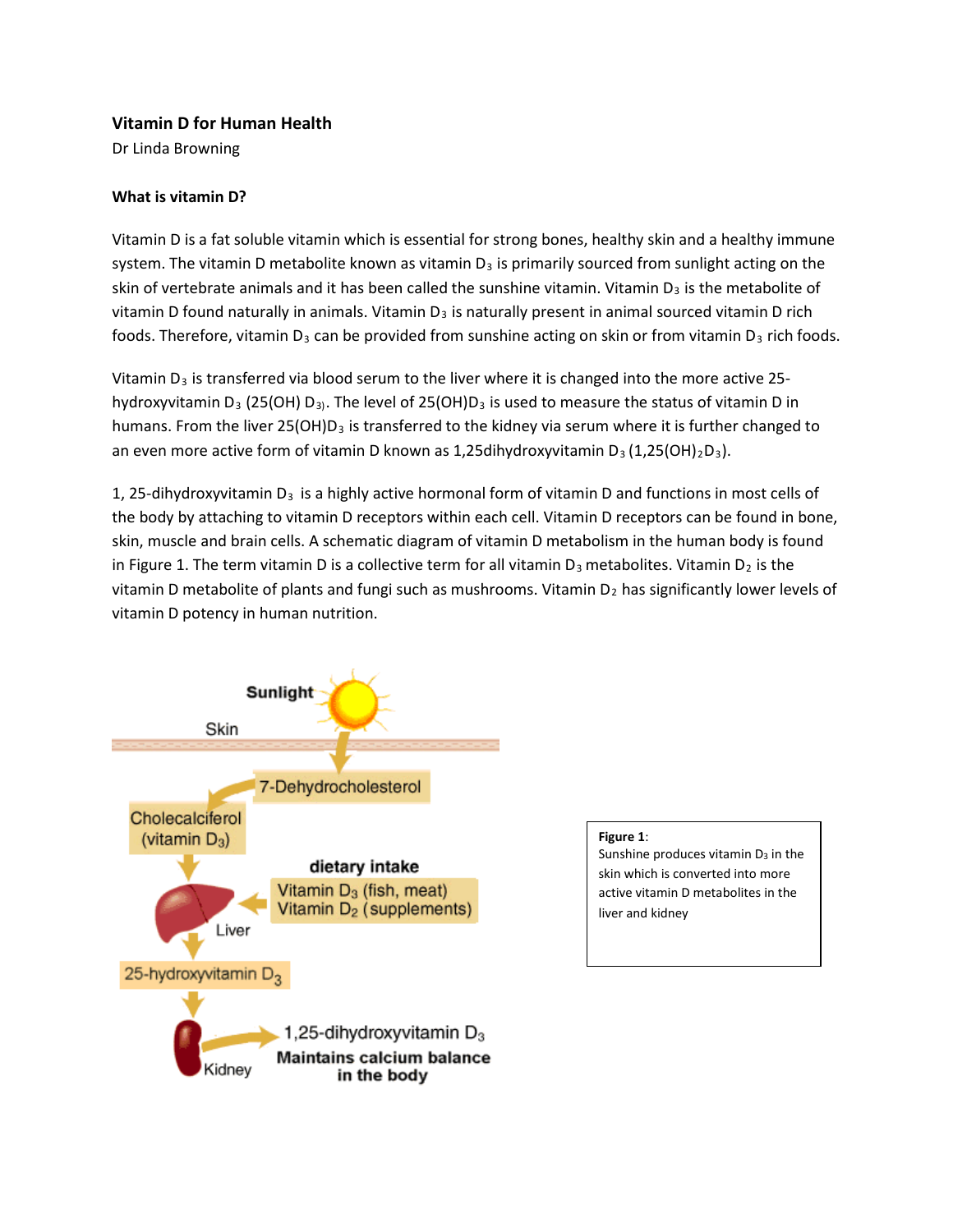Although vitamin D is formed within human skin from sunlight, many people in our modern society do not have access to sufficient sunshine because they live and work predominantly indoors. Furthermore, when people are outdoors they frequently protect their skin from sunshine by wearing sunscreens and clothing and they do not have the opportunity to make sufficient vitamin D on their skin. They need to obtain their essential vitamin D requirements from their diet.

Sunscreens work by absorbing UVB (290-315 nm) and some UVA (321–400 nm) radiation before it enters the skin. Therefore, it is not surprising that a sunscreen with a sun protection factor (SPF) of 8 reduces the capacity of the skin to produce vitamin  $D_3$  by 95%; properly used sunscreen with a SPF of 15 reduces the capacity by 98% [\(Matsuoka et al. 1987\)](#page-9-0). This fact is illustrated in Figure 2 below.



**Figure 2.**  Graph shows the effect of sunscreen on vitamin D levels in serum [\(Matsuoka et al.](#page-9-0)  [1987\)](#page-9-0).

The amount of vitamin  $D_3$  in the epidermis of the skin is relatively constant until later in life, when it begins to decline (17, 18). A person 70 years of age exposed to the same amount of sunlight as a 20 year-old person makes 25% of the vitamin  $D_3$  that the 20-year-old person can make (Matsuoka et al. [1987\)](#page-9-0).



**Figure 3.**

Graph how age decreases the ability of skin to produce vitamin D<sub>3</sub> [\(Matsuoka et al. 1987\)](#page-9-0).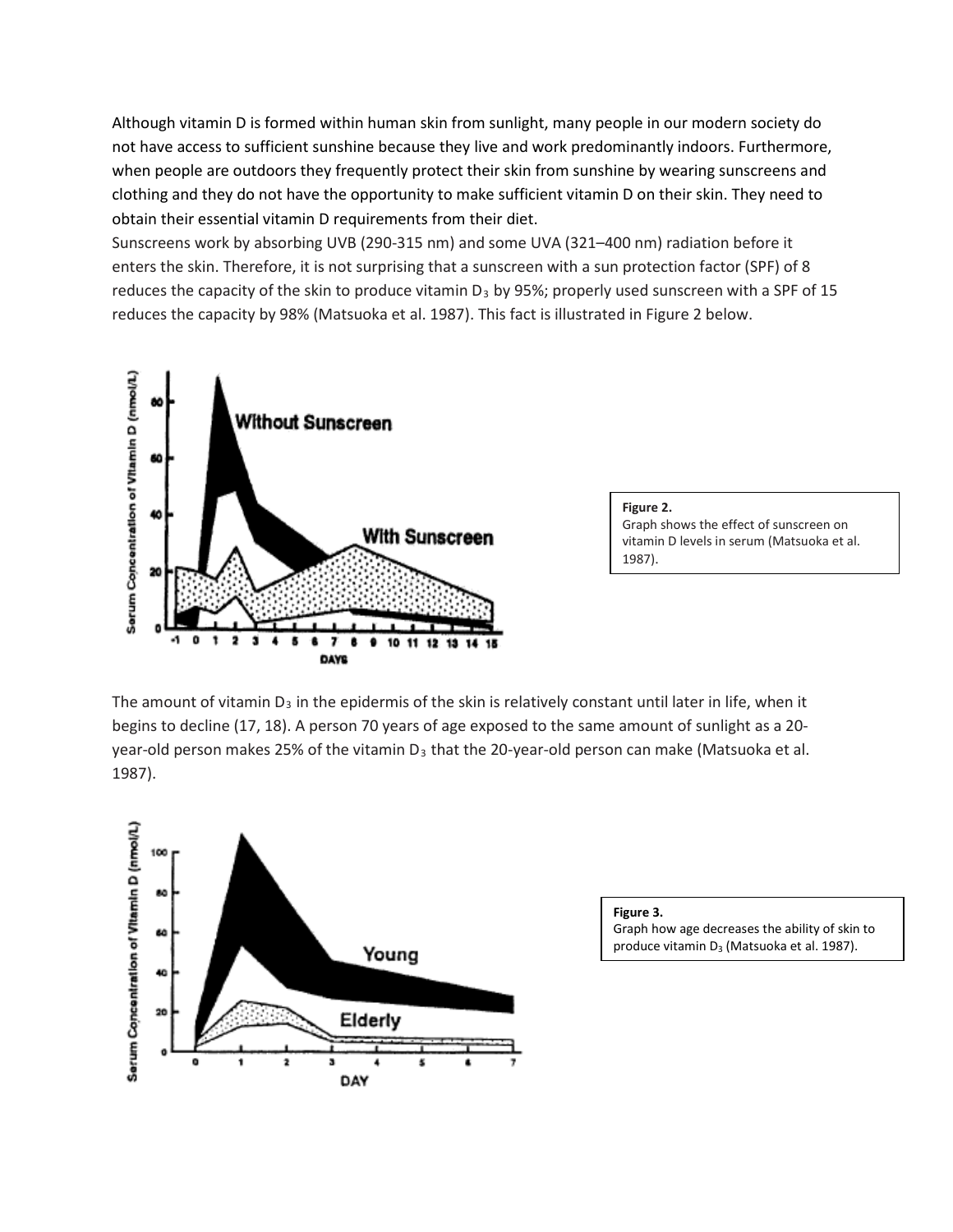## **Role of Vitamin D in bone health**

A major function of vitamin D is to maintain calcium levels within blood at correct levels for bone mineralization and cellular function. In children, a deficiency of vitamin D will cause bone tissue not to correctly mineralize and this disease known as rickets. Rickets was very widespread in industrial countries in the late 19<sup>th</sup> and 20<sup>th</sup> centuries due to lack of sunshine as a result of pollution [\(Holick 2004\)](#page-8-0).



#### **Figure 4.**

This photo provides typical presentation of 2 children with rickets. The child in the middle is normal; the children on both sides have severe muscle weakness and bone deformities, including bowed legs (right) and knock knees (left).

In adults, a deficiency of vitamin D may produce a disease known as osteoporosis, in which bone strength is reduced and bone fractures are more frequent. Osteoporosis is widespread with approximately 47% of women and 22% of men, aged 50 years and older, sustaining an osteoporotic fracture in their remaining lifetime [\(Holick 2007\)](#page-8-1). The increase in osteoporosis with age corresponds to the reduced ability of older skin to metabolize vitamin D<sub>3</sub>.

**Figure 5.** Bone under electron microscope



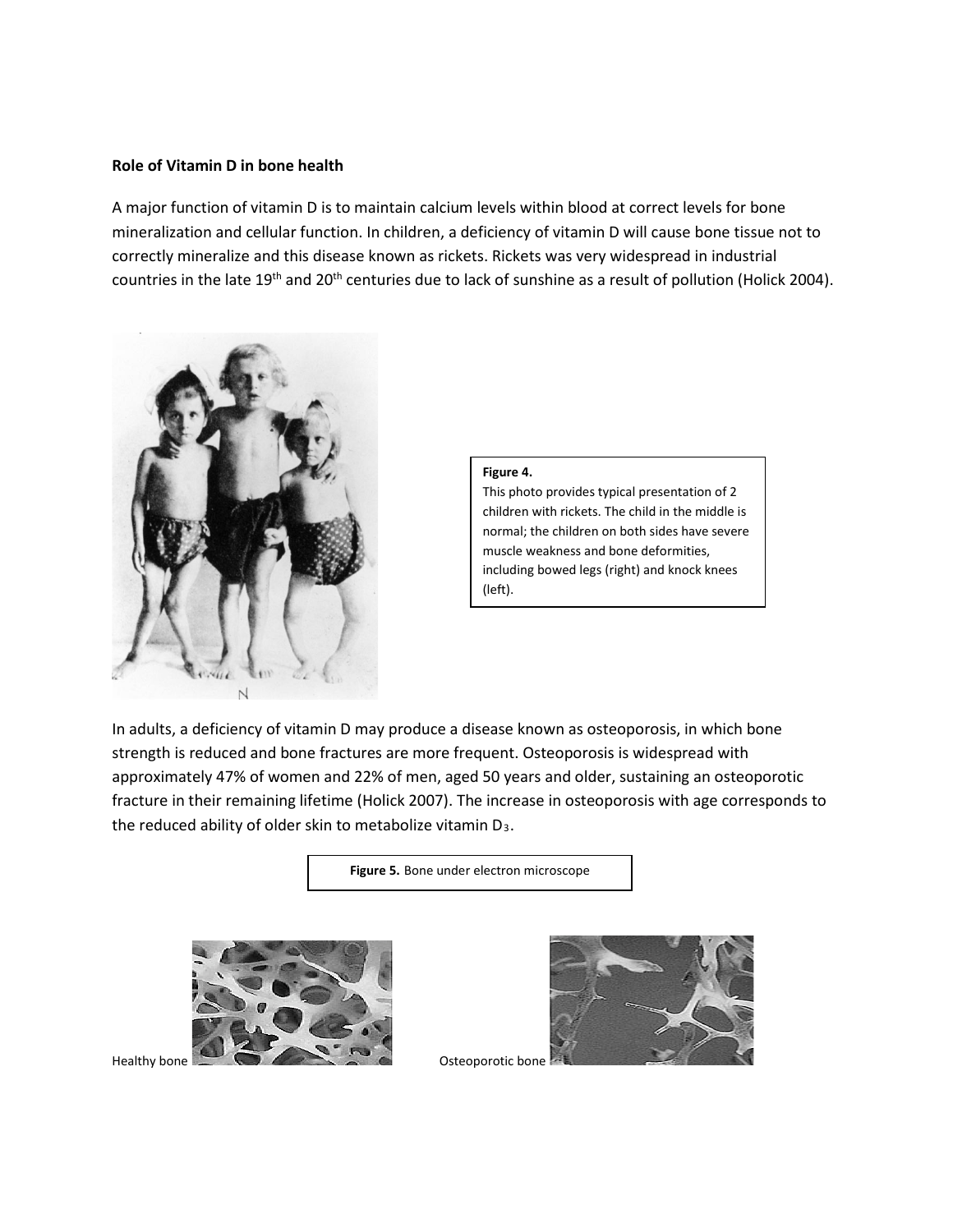

**Figure 6**.

Osteoporosis is a loss of bone mineralization caused in part by a vitamin D deficiency which affects more than 200 million women worldwide and men also.

## **Role of Vitamin D in cancer**

Research has indicated that adequate levels of vitamin D may help prevent colon, breast and breast cancers. Population studies have indicated that blood or serum levels of 25(OH)D<sub>3</sub> less than 50 nmol/L are to be associated with a 30 to 50% increased risk of incident colon, prostrate and breast cancer and high associated mortalities from such cancers [\(Gorham et al. 2005,](#page-8-2) [Giovannucci et al. 2006,](#page-8-3) [Garland et](#page-8-4)  [al. 2006\)](#page-8-4). In addition recent research has shown higher levels of  $25(OH)D<sub>3</sub>$  in serum has a positive effect in preventing lung cancer development [\(Chen et al. 2015\)](#page-8-5).

## **Role of Vitamin D in diabetes**

Several studies suggest vitamin D supplementation early in life may reduce the development of type 1 diabetes. A study in Finland with 10,366 children found that those children given 2000 IU of vitamin  $D_3$ each day in their first year of life and followed for 31 years thereafter, had approximately 80% reduction in Type 1 diabetes.[\(Hyppönen et al. 2001\)](#page-9-1).

Another study in America in women showed that a combined intake of 1200mg of calcium and 800 IU of vitamin D lowered the risk of type 2 diabetes by 33% as compared to a daily intake of less than 600 mg of calcium and less than 400 IU of vitamin D [\(Pittas et al. 2006\)](#page-9-2).

# **Role of vitamin D and depression**

Vitamin D has also been linked to depression one of the most common mental disorders (affecting about one in five adults). However, the various research experiments have produced variable results. One reason for this is that people who exercise outside may have higher levels of vitamin D but any improvement in their level of depression may result from the increased activity itself.

One study in Europe, examined 1283 community-based elderly residents (65-95 years). Those residents who had higher levels of depression had significantly lower levels of 25(OH)D<sub>3</sub> [\(Hoogendijk et al. 2008\)](#page-9-3). As discussed previously  $25(OH)D<sub>3</sub>$  is the vitamin D metabolite used to assess vitamin D status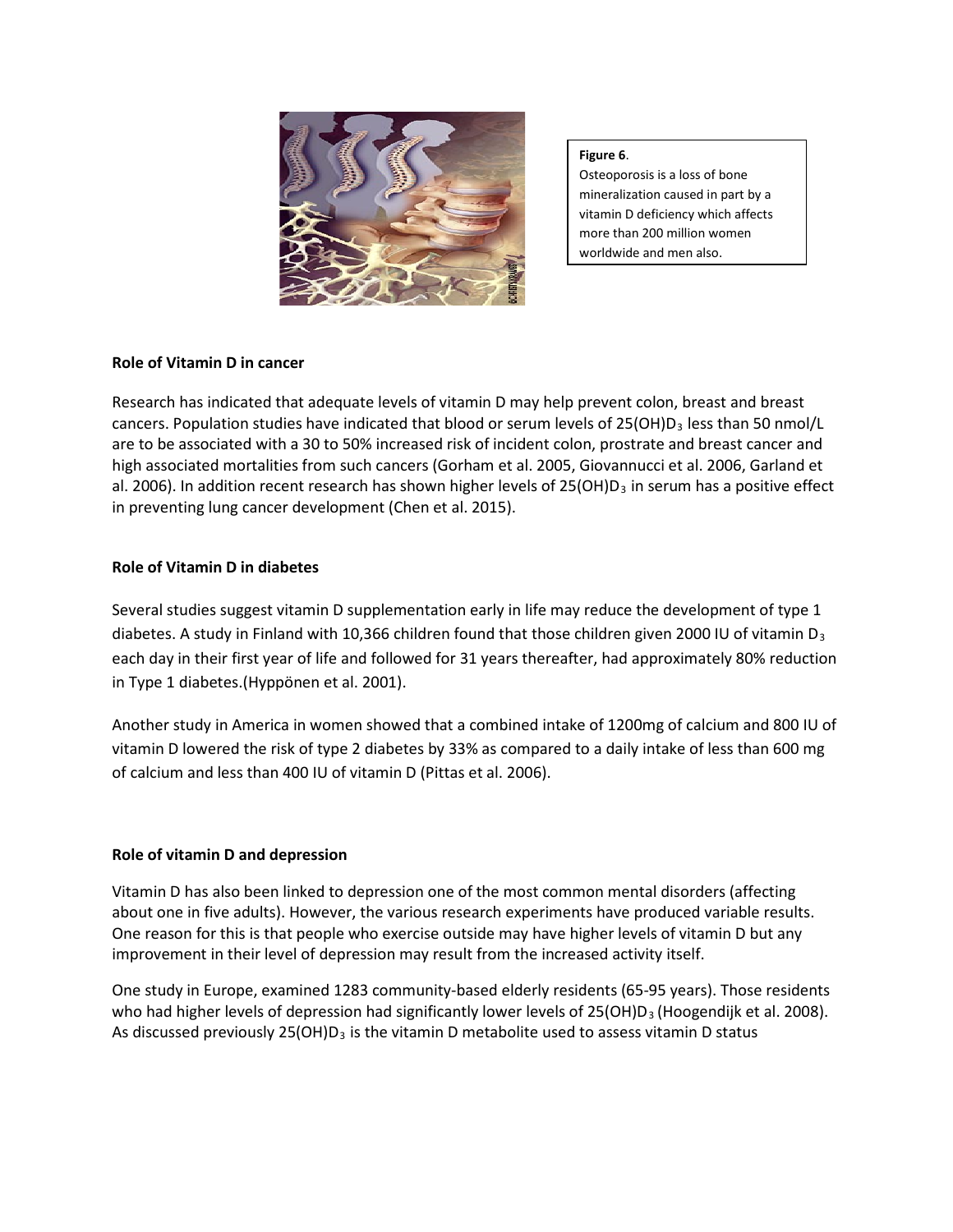Another large population based survey of 2070 elderly participants aged 65 years and older, found there was a significant increased risk of depressive symptoms in those with vitamin D deficiency [\(Hoogendijk](#page-9-3)  [et al. 2008\)](#page-9-3).

In addition, a very large study with 81,189 women found that those women with the highest score on depressive symptoms over a 3 year period, had the lowest intake of dietary vitamin D [\(Bertone-Johnson](#page-8-6)  [et al. 2011\)](#page-8-6).These findings persisted after adjustments for a range of potential confounding factors.

In respect to children, a United Kingdom study of approximately 2700 children found a significant association between low serum vitamin D measured at 9 years of age and higher scores on depressive symptoms assessed at age 11 -14 years [\(Tolppanen et al. 2012\)](#page-9-4). Again this association persisted when controlled for a range of potential compounds.

### **Role of Vitamin D in autism**

Recent Australian research was undertaken with 4229 pregnant women. It was shown that there was a significant increase in autism-related traits in those children (tested at approximately 6 years of age) born from mothers who were vitamin D deficient during pregnancy [\(Vinkhuyzen et al. 2016\)](#page-9-5). In other words those women who had vitamin D levels in their blood greater than 50 nmol/L (vitamin D sufficient) had significantly fewer children with autism-related traits.

### **Role of Vitamin D and cardiovascular disease**

A growing body of evidence suggests that vitamin D deficiency may adversely affect the risk of cardiovascular disease (heart disease and stroke). A major study conducted over 5 years in the United Kingdom with 1739 men and women (with an average age of 59) showed that a deficiency of vitamin D was associated with a significant increase in cardiovascular disease [\(Wang et al. 2008\)](#page-9-6). In this study moderate to severe vitamin D deficiency had a greater effect on cardiovascular disease than even hypertension. In addition, in this study those people with hypertension plus a vitamin D deficiency produced a further increase in cardiovascular disease.

### **Vitamin D status in Australia**

Though the importance of the physiological role vitamin D is widely accepted there is also an increased recognition that the vitamin D nutritional status of the human population is lower than optimum [\(Chapuy](#page-8-7)  [et al. 1997\)](#page-8-7). The Working Group of the Australian and New Zealand Bone and Mineral Society; Endocrine Society of Australia; Osteoporosis Australia 2005 has defined vitamin D nutritional status in the population as follows; [\(NHMRC 2006\)](#page-9-7)

| Not deficient vitamin D     | = blood serum 25(OH) $D_3$ greater than 50 nmol/L.                                 |
|-----------------------------|------------------------------------------------------------------------------------|
| Mild deficiency vitamin D   | $=$ blood serum 25(OH) $D_3$ levels between 25 - 50 nmol/L.                        |
|                             | Moderate deficiency vitamin D = blood serum 25(OH) $D_3$ between 12.5 - 25 nmol/L. |
| Severe deficiency vitamin D | $=$ blood serum 25(OH) $D_3$ less than 12.5 nmol/L.                                |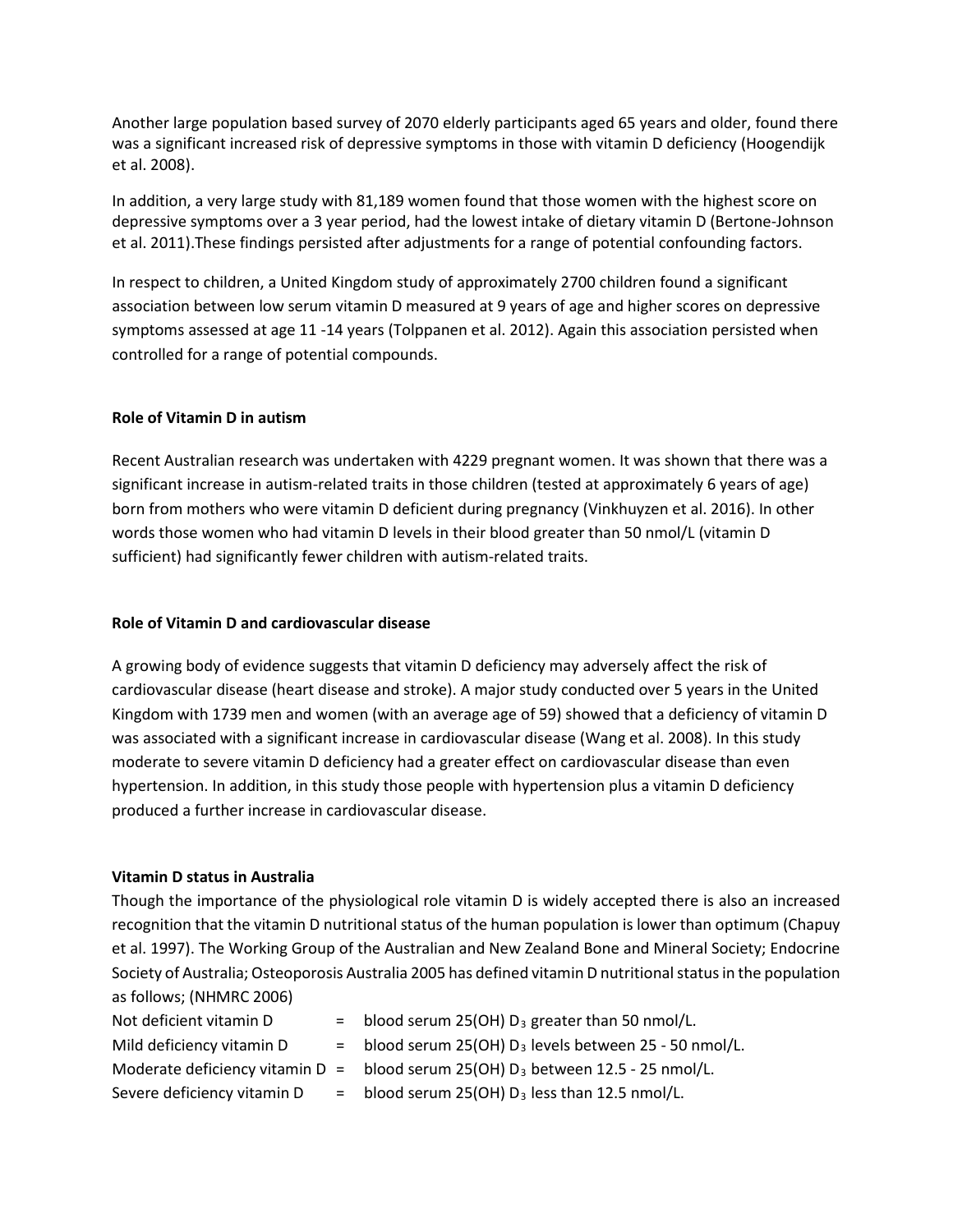In Australia, a survey was undertaken within three regions located at different latitudes, Southeast Queensland region, Geelong region and Tasmania. They found a vitamin D insufficiency or mild deficiency (≤ 50nmol/L) in 40.5% of women in Southeast Queensland, 37.4% in the Geelong region and 67.3% in Tasmania. It was concluded that vitamin D insufficiency is common within Australia irrespective of the latitude [\(van der Mei et al. 2007\)](#page-9-8). Van der Mei et al. suggested a need to pursue other means to achieve vitamin D adequacy in Australia. Details of this study are found in the diagram below.



#### **Recommended vitamin D allowances in Australia**

The Australian National Health and Medical Research Council (NHMRC) has published its recommendations for vitamin D intake based on life stage and gender [\(NHMRC 2006\)](#page-9-7). For everyday usage dietary intakes of vitamin D are often expressed in terms of International Units (IU).

| Age         | Al (Adequate Intake) |  |  |
|-------------|----------------------|--|--|
| 0-12 months | 200 IU/day           |  |  |
| 1-18 years  | 200 IU/day           |  |  |
| 19-50 years | 200 IU/day           |  |  |
| 51-70 years | 400 IU/day           |  |  |
| >70years    | 600 IU/day           |  |  |
|             |                      |  |  |

The NHMRC has also recommended upper levels of intake of Vitamin D based on studies studying the effect of vitamin D on serum calcium in humans. There is some animal evidence of oral Vitamin D causing non-calcified atherosclerosis of large arteries [\(Taura et al. 1979,](#page-9-9) [Toda et al. 1985,](#page-9-10) [Valdivielso et](#page-9-11)  [al. 2009\)](#page-9-11). Therefore the NHMRC remain cautious in their recommendations for high doses of vitamin D.

| Age                                       | Upper Limit of Intake (UL) of vitamin D |  |  |  |
|-------------------------------------------|-----------------------------------------|--|--|--|
| $0 - 12$ months                           | 1000 IU/day                             |  |  |  |
| 1 vear to 18 years                        | 3,200 IU/day                            |  |  |  |
| Adults, including Lactation and Pregnancy | 3,200 IU/day                            |  |  |  |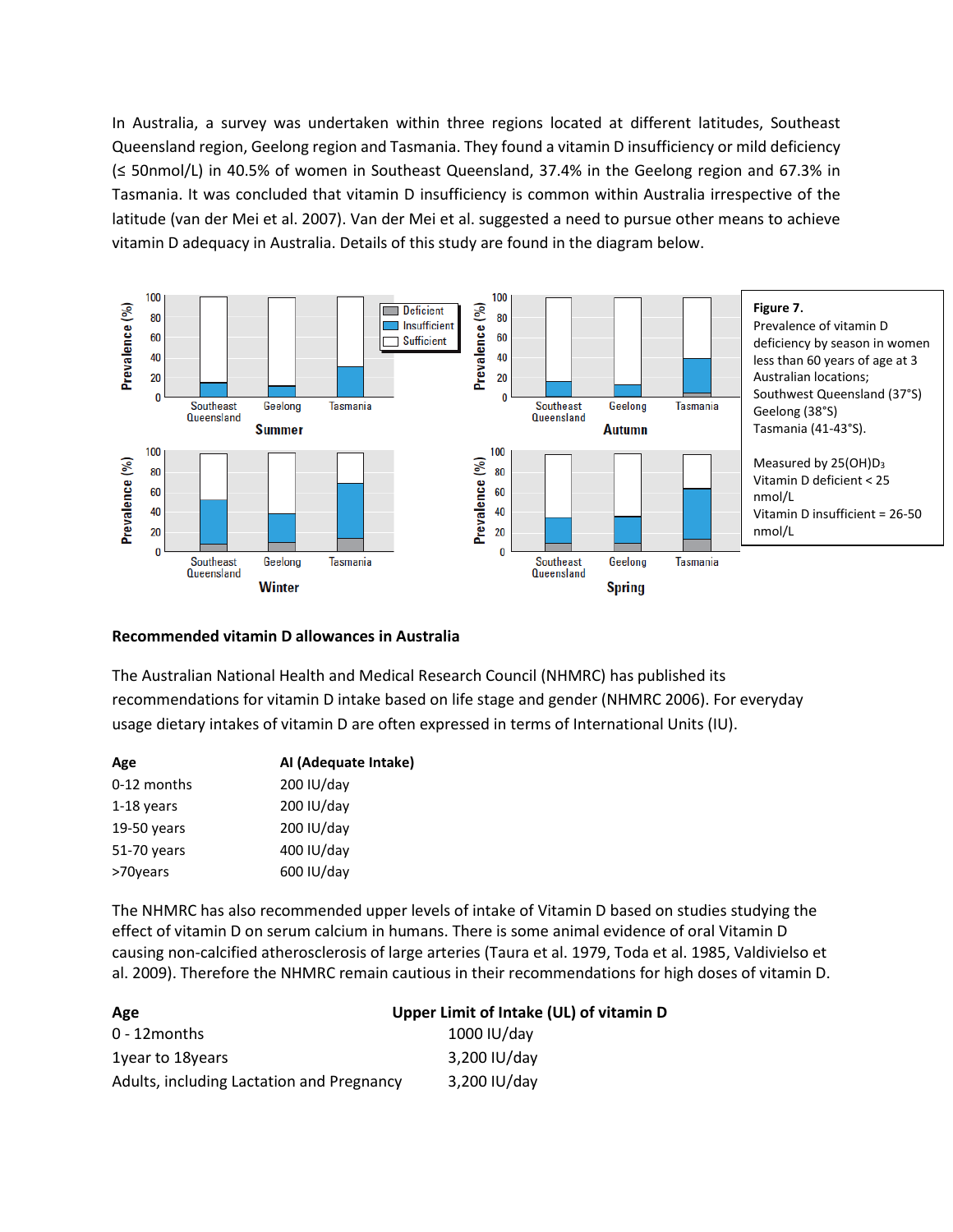## **What is the Vitamin D status of populations in other countries?**

Australia is not alone with a chronic Vitamin D deficiency in its population. There are chronic Vitamin D deficiencies in most countries of the world. This fact has been illustrated by recent surveys conducted across Europe investigating the vitamin D status in individual developed countries as shown in Table 1.

| <b>Table 1.</b> Vitamin D dentities in Lui Ope<br><b>Country Source</b> | <b>Number of</b><br>participants | Age (years)<br>(range or<br>mean) | $% < 25$ nmol/L<br>$25(OH)D_3$<br>Moderate to<br>severe deficiency | % < 45/50<br>nmol/L<br>$25(OH)D_3$<br><b>Mild deficiency</b> |
|-------------------------------------------------------------------------|----------------------------------|-----------------------------------|--------------------------------------------------------------------|--------------------------------------------------------------|
|                                                                         | 1002                             | $7 - 14F$                         | 22.3                                                               | 40.0                                                         |
|                                                                         |                                  | $7 - 14 M$                        | 17.7                                                               | 38.1                                                         |
| Austria                                                                 |                                  | $18 - 64F$                        | 11.6                                                               | 28.2                                                         |
| (Austrian Nutrition Report 2012)                                        |                                  | 18 - 64 M                         | 14.2                                                               | 29.7                                                         |
|                                                                         |                                  | $65 - 80 F$                       | 19.9                                                               | 42.4                                                         |
|                                                                         |                                  | $65 - 80$ M                       | 20.4                                                               | 44.4                                                         |
|                                                                         | 2007                             | $18 - 28$                         | 7.5                                                                | 45.9                                                         |
| <b>France (ENNS 2006-7)</b>                                             |                                  | $30 - 54$                         | 5.2                                                                | 41.4                                                         |
|                                                                         |                                  | $55 - 74$                         | 1.9                                                                | 41.7                                                         |
| Germany (Hintzpeter et al.2008a)                                        | 4030                             | $18 - 79$ M                       | 15.6                                                               | 56.8                                                         |
|                                                                         |                                  | $18 - 79F$                        | 17.0                                                               | 57.8                                                         |
| The Netherlands (van der A D et al.2012)                                |                                  | $18+M$                            | 10 (< 30 nmol/l)                                                   | 39                                                           |
|                                                                         | 2785                             | $18 + F$                          | 8 (< 30 nmol/l)                                                    | 34                                                           |
| Spain (Gonzalez-Molero et al.2011)                                      | 1262                             | $20 - 83$                         |                                                                    | 33.9                                                         |
| Turkey (Helimsoy et al.2010)                                            | 391                              | 45.1                              |                                                                    | 74.9                                                         |
| Northern Europe* (Anderson et al.2005) Denmark,                         | 420                              | 12.6                              | 37                                                                 | 92                                                           |
| Finland, Poland, Ireland                                                |                                  | 71.8                              | 17                                                                 | 67                                                           |

**Table 1**: Vitamin D deficiency in Europe

### **Who in your community is at extra risk of Vitamin D insufficiency?**

- Darker skinned people have reduced levels of vitamin D synthesis in their skin.
- Older people have reduced ability to make Vitamin D in their skin. They need more in their diet.
- Pregnant women.
- People who are obese
- People who have liver or kidney disease.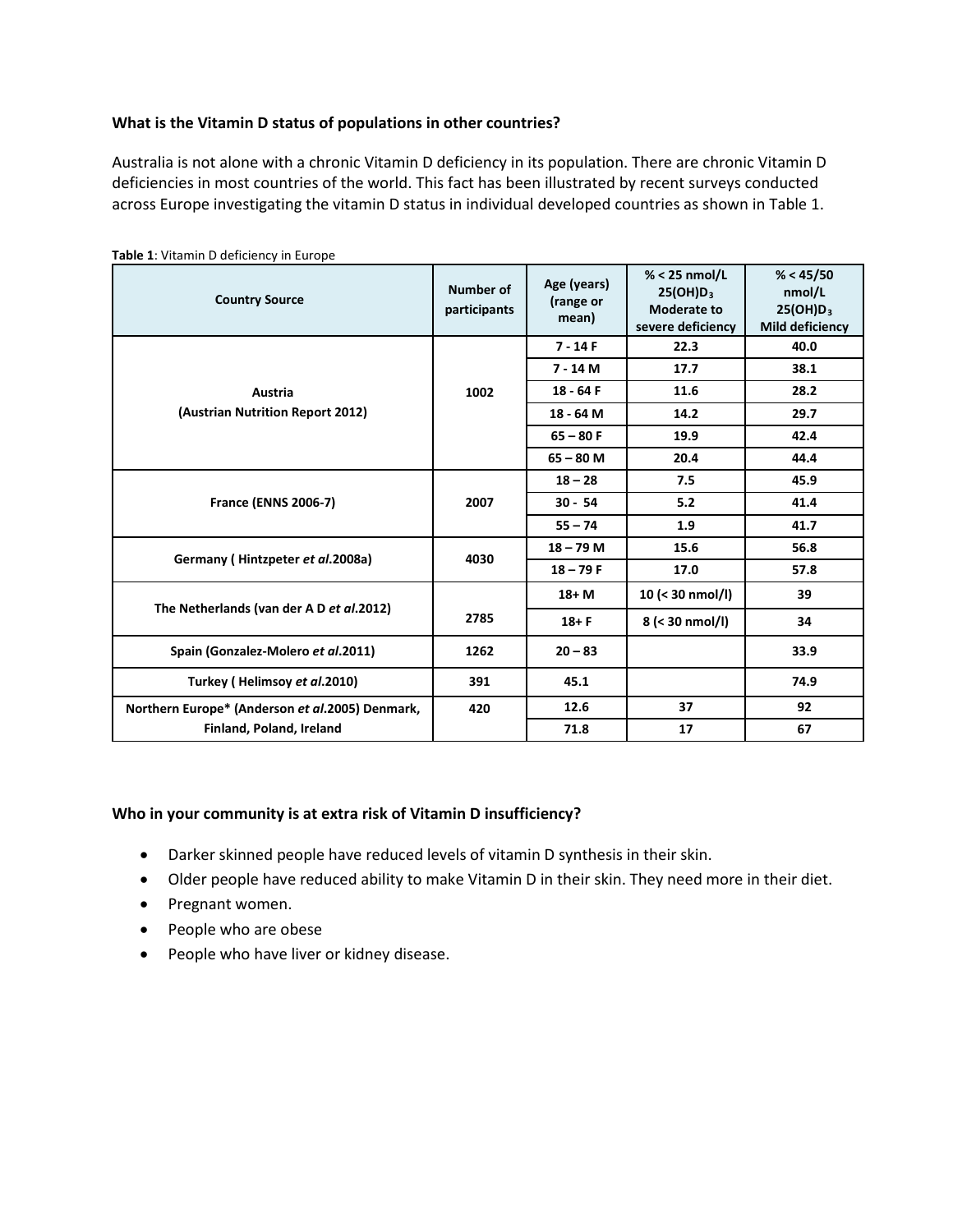Science today has shown us just how critically important vitamin D is for human health whether it be for bone disease, auto- immune diseases, cancers and even depression.

While at the same point in time we are finding there is global chronic deficiency of vitamin D in the population of both developed and developing countries.

What is simple, inexpensive and safe solution to this serious problem?

### **Ways to Increase Vitamin D Intake and solving the problem of chronic vitamin D insufficiency.**

- 1. Increase exposure to limited daily sunlight. Optimum time of day for vitamin D synthesis on skin is 10 am to 2 pm. This is not always possible for people who work indoors or who are immobile.
- 2. Improving nutrition: consume foods that are high in vitamin D (fatty fish and eggs)
- 3. Supplementation of vitamin D with 1000 IU pharmaceutical capsules.

In respect to increasing vitamin D intake by consuming naturally rich in vitamin D foods, there are few naturally occurring foods which contain significant dietary levels of vitamin D. Foods which are naturally rich in vitamin D are fatty fish such as salmon, sardines, mackerel and eggs.





### **Australian research produces vitamin D enriched eggs**

Eggs are a naturally rich source of vitamin D. Recent research at Sydney University has shown that by feeding laying hens higher levels of vitamin D, there was a significant increase in the amount of vitamin D deposited into the egg yolk [\(Browning and Cowieson 2014\)](#page-8-8).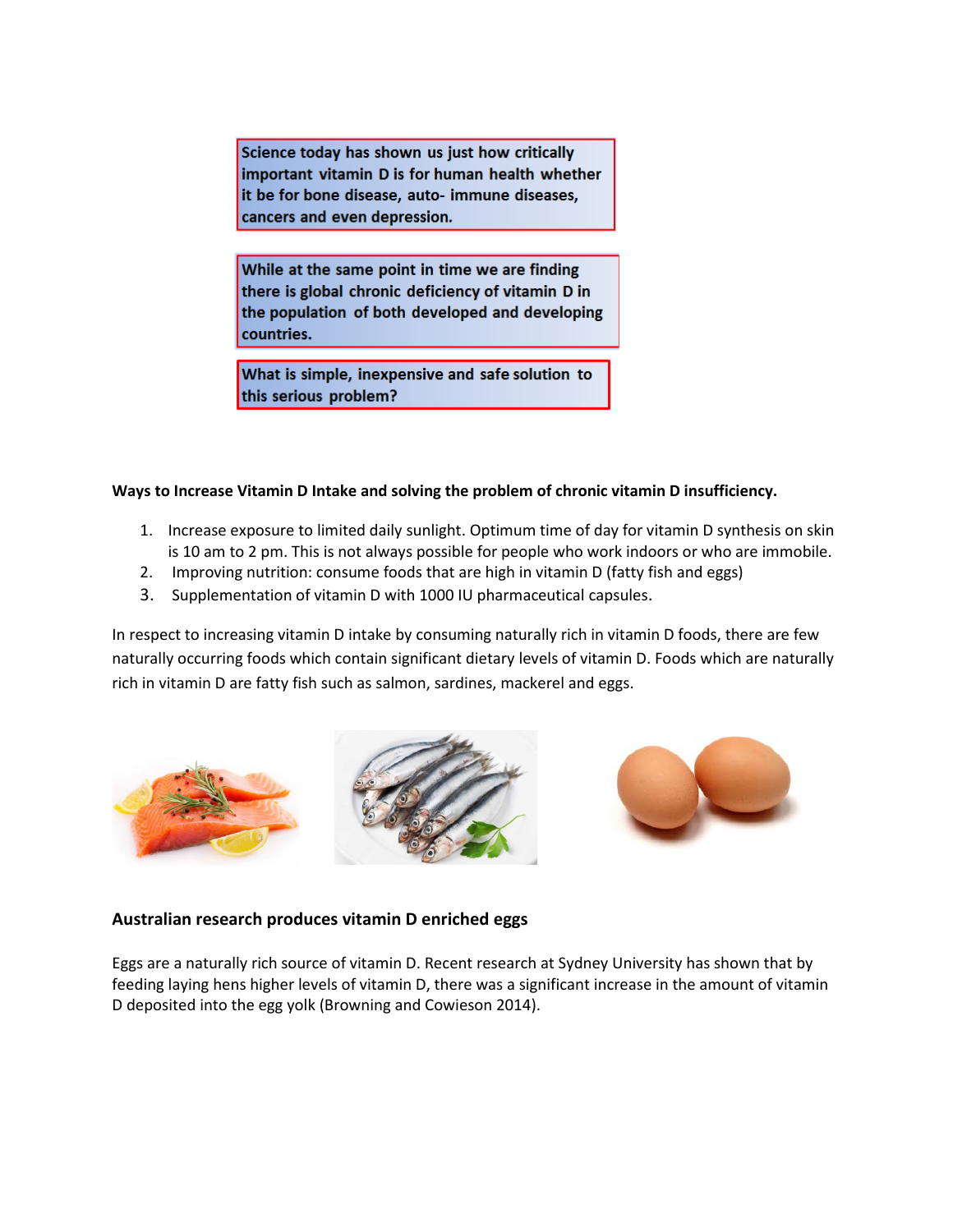

A non-enriched or standard egg may contain between 20 to 60 IU of vitamin D but eggs from laying hens fed higher levels of vitamin D could contain at least 150 IU of vitamin D. Therefore, a daily serving of 2 eggs from Nature's Best would readily satisfy the recommended daily intake of 200 IU Vitamin D for Australian children and adults less than 50 years of age as recommended by the National Medical Health Research Council.



### **References:**

- <span id="page-8-6"></span>Bertone-Johnson, E R, Powers, S I, Spangler, L, Brunner, R L, Michael, Y L, Larson, J C, Millen, A E, Bueche, M N, Salmoirago-Blotcher, E & Liu, S 2011. Vitamin D intake from foods and supplements and depressive symptoms in a diverse population of older women. *The American journal of clinical nutrition,* 94**,** 1104- 1112.
- <span id="page-8-8"></span>Browning, L C & Cowieson, A J 2014. Vitamin D fortification of eggs for human health. *Journal of the Science of Food and Agriculture,* 94**,** 1389-1396.
- <span id="page-8-7"></span>Chapuy, M-C, Preziosi, P, Maamer, M, Arnaud, S, Galan, P, Hercberg, S & Meunier, P 1997. Prevalence of vitamin D insufficiency in an adult normal population. *Osteoporosis International,* 7**,** 439-443.
- <span id="page-8-5"></span>Chen, G-C, Zhang, Z-L, Wan, Z, Wang, L, Weber, P, Eggersdorfer, M, Qin, L-Q & Zhang, W 2015. Circulating 25 hydroxyvitamin D and risk of lung cancer: a dose–response meta-analysis. *Cancer Causes & Control,* 26**,** 1719-1728.
- <span id="page-8-4"></span>Garland, C F, Garland, F C, Gorham, E D, Lipkin, M, Newmark, H, Mohr, S B & Holick, M F 2006. The role of vitamin D in cancer prevention. *Journal Information,* 96.
- <span id="page-8-3"></span>Giovannucci, E, Liu, Y, Rimm, E B, Hollis, B W, Fuchs, C S, Stampfer, M J & Willett, W C 2006. Prospective study of predictors of vitamin D status and cancer incidence and mortality in men. *Journal of the National Cancer Institute,* 98**,** 451-459.
- <span id="page-8-2"></span>Gorham, E D, Garland, C F, Garland, F C, Grant, W B, Mohr, S B, Lipkin, M, Newmark, H L, Giovannucci, E, Wei, M & Holick, M F 2005. Vitamin D and prevention of colorectal cancer. *The Journal of Steroid Biochemistry and Molecular Biology,* 97**,** 179-194.
- <span id="page-8-0"></span>Holick, M F 2004. Vitamin D: importance in the prevention of cancers, type 1 diabetes, heart disease, and osteoporosis. *The American Journal of Clinical Nutrition,* 79**,** 362.
- <span id="page-8-1"></span>Holick, M F 2007. Vitamin D deficiency. *New England Journal of Medicine,* 357**,** 266-281.